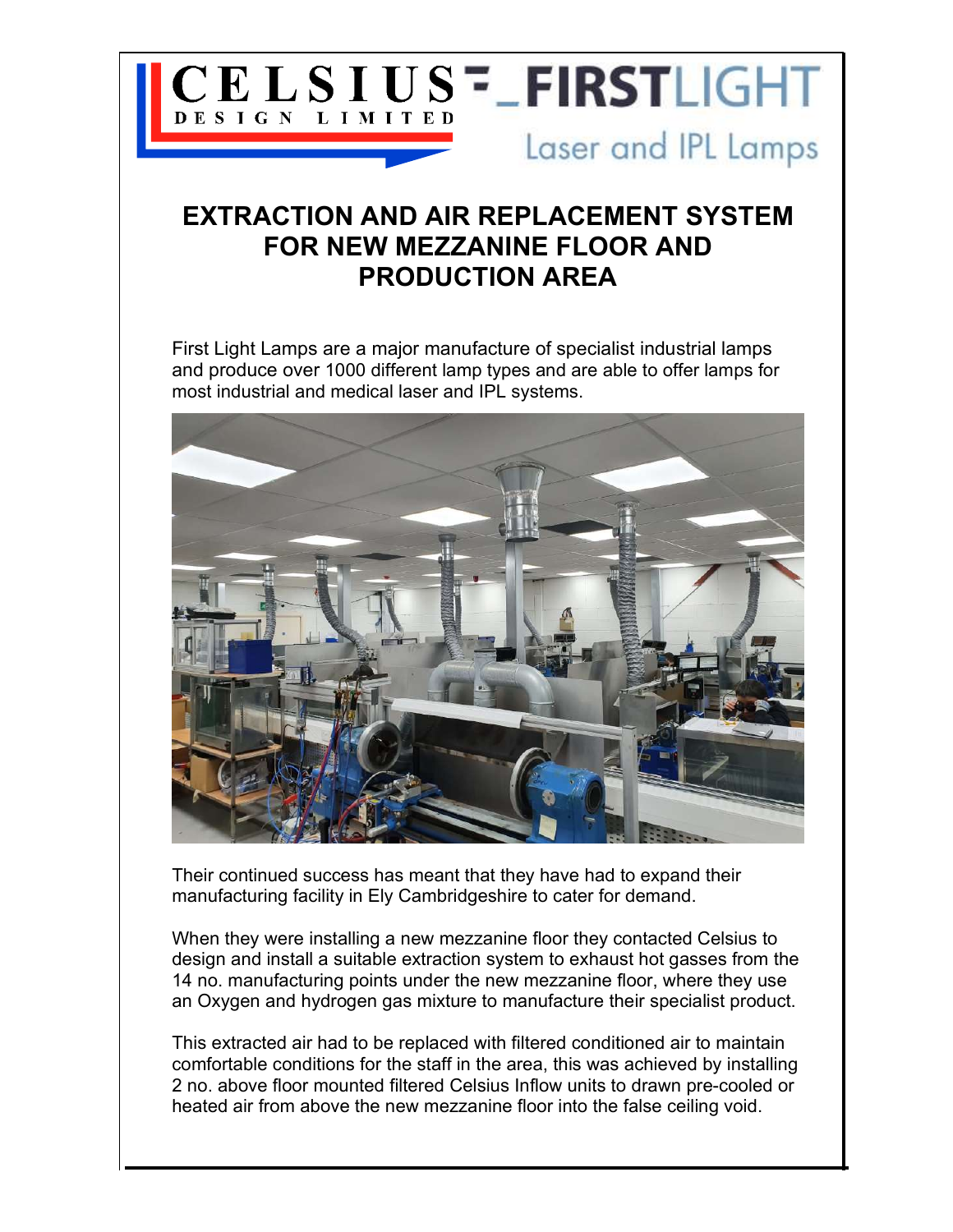Two EcoCooling units keep the area above the new floor cool and this air is also filtered using the EcoCooling units. The area under the mezzanine floor is further cooled and heated using 2 no. Air conditioning units also installed by Celsius during the major refurbishment.





CELSIUS DESIGN LIMITED Tel 01926 887470 Fax 01926 335485 www.celsiusdesign.co.uk email: info@celsiusdesign.co.uk